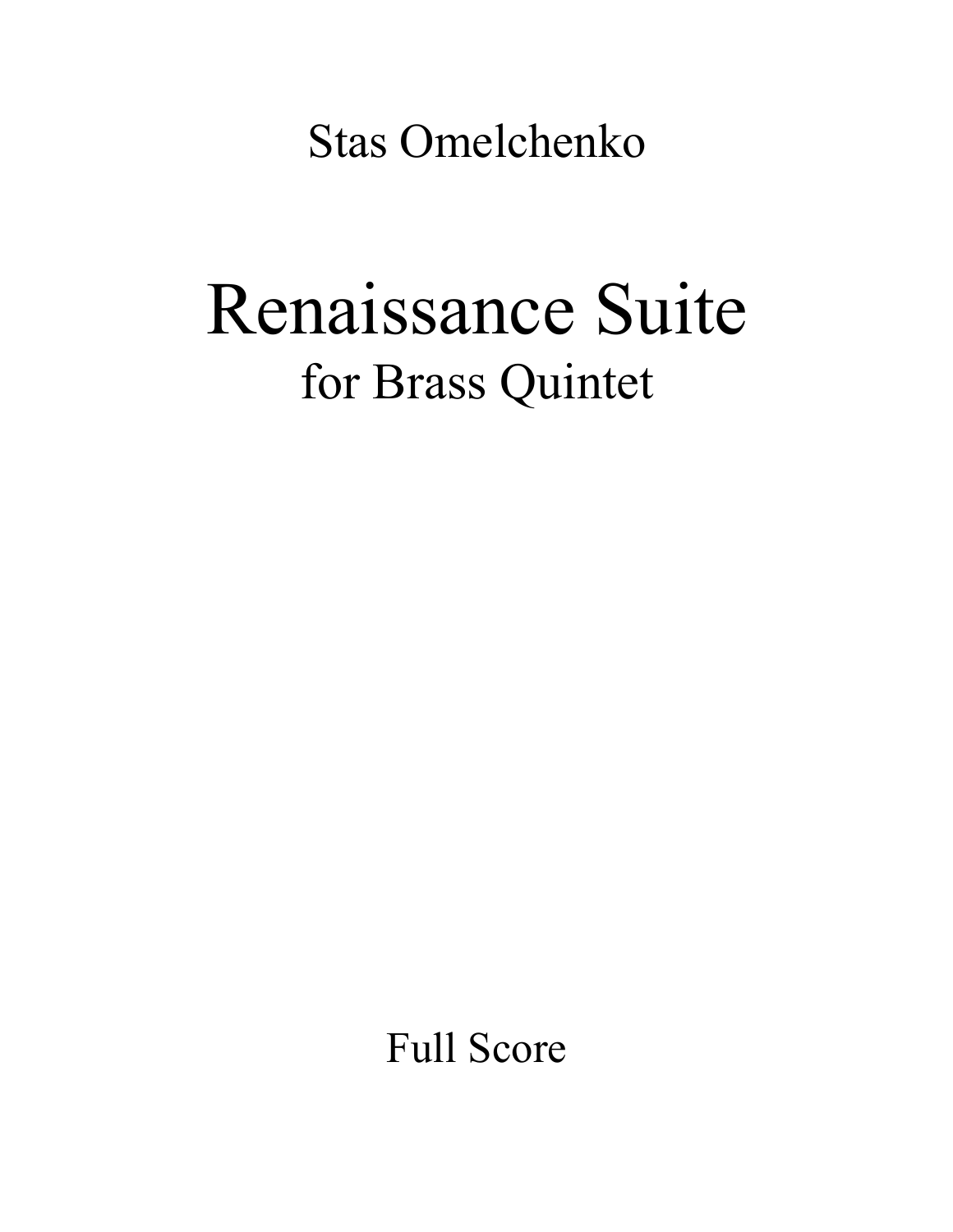## Program Note

The following suite was composed for a high school brass quintet, to introduce them to early Western classical music. As such, it was written in a late Renaissance, early Baroque style featuring elements (forms, harmonies, textures, etc.) that are typical to this style of music.

The first movement—the *Ricercar*—features one of the most common musical forms of the time period, the imitative Ricercar. Ultimately developing into a Baroque fugue, this movement begins with individual, imitating voices, which later converge into an overall polyphonic texture.

The second movement—the *Chorale*—is a typical chorale setting featuring homophonic and homo-rhythmic textures. As is typical in the chorale, the melody appears in the top voice with other voices accompanying it.

The last movement—the *Rondeau*—is a classic example of a late Renaissance dance. In addition, this piece also introduces the concept of responsorial, call-and-response music, which occurs between the two trumpet parts.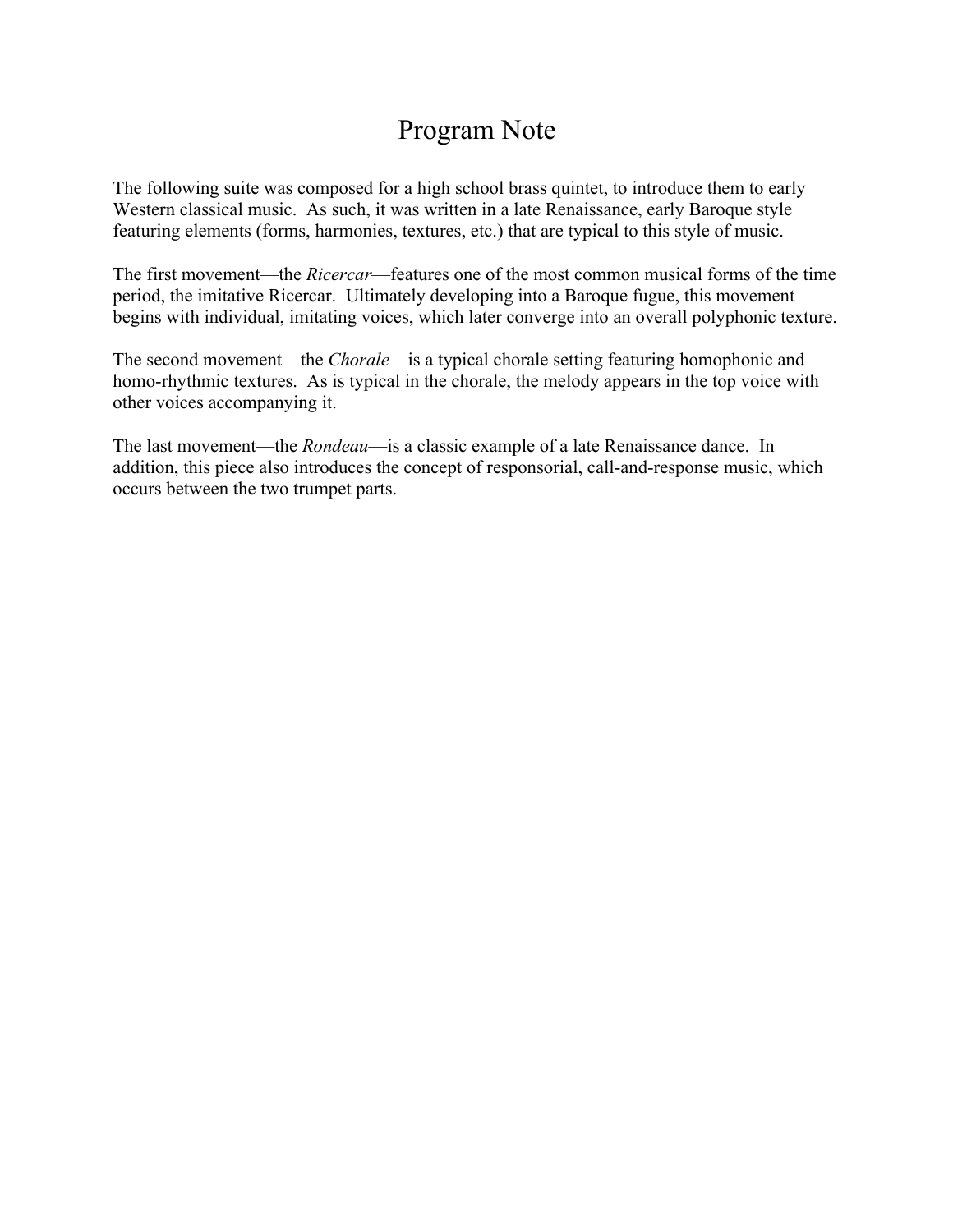Renaissance Suite for Brass Quintet 1. Ricercar





Copyright © Stas Omelchenko 2014 Published by BRS Music, Inc. All Rights Reserved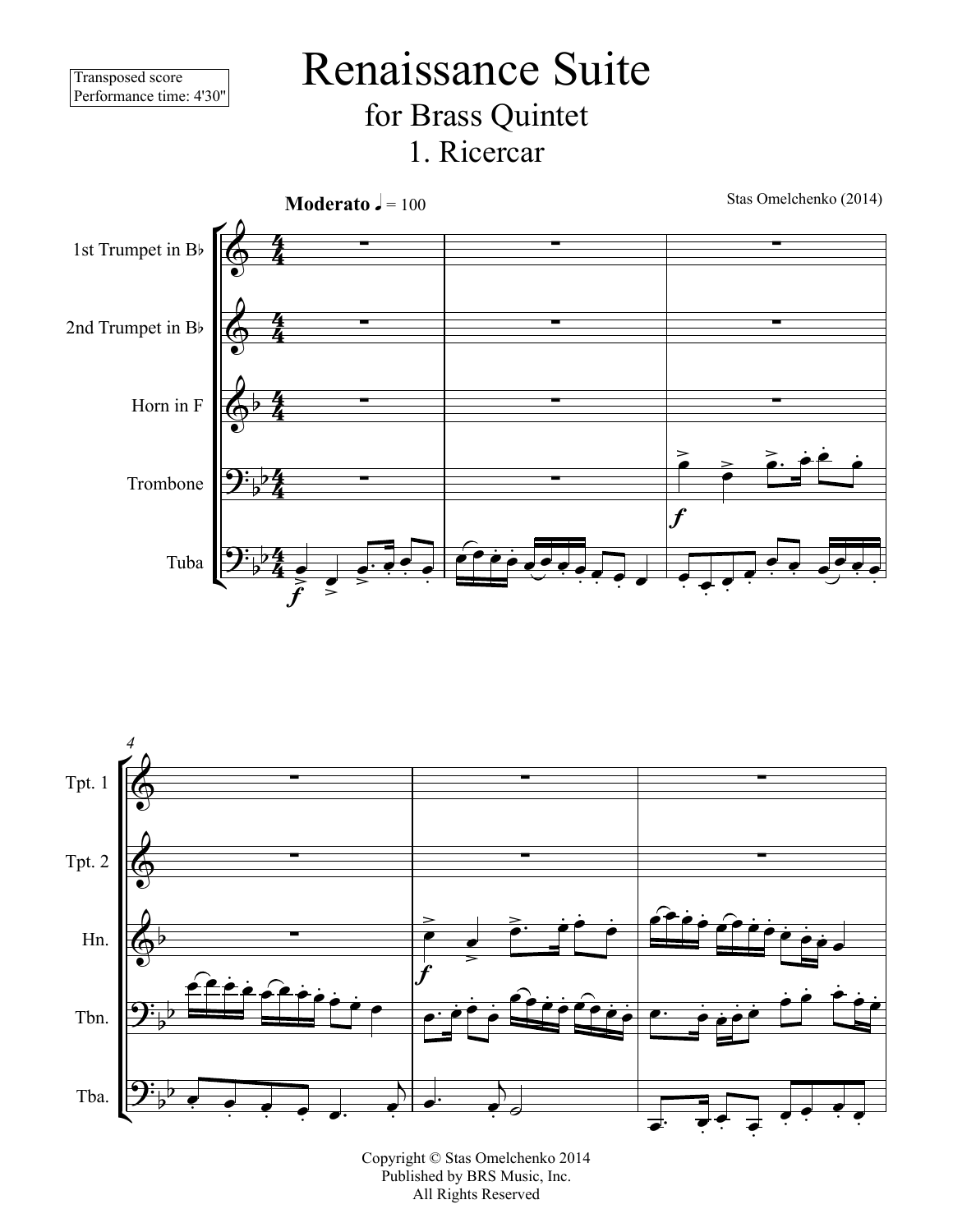

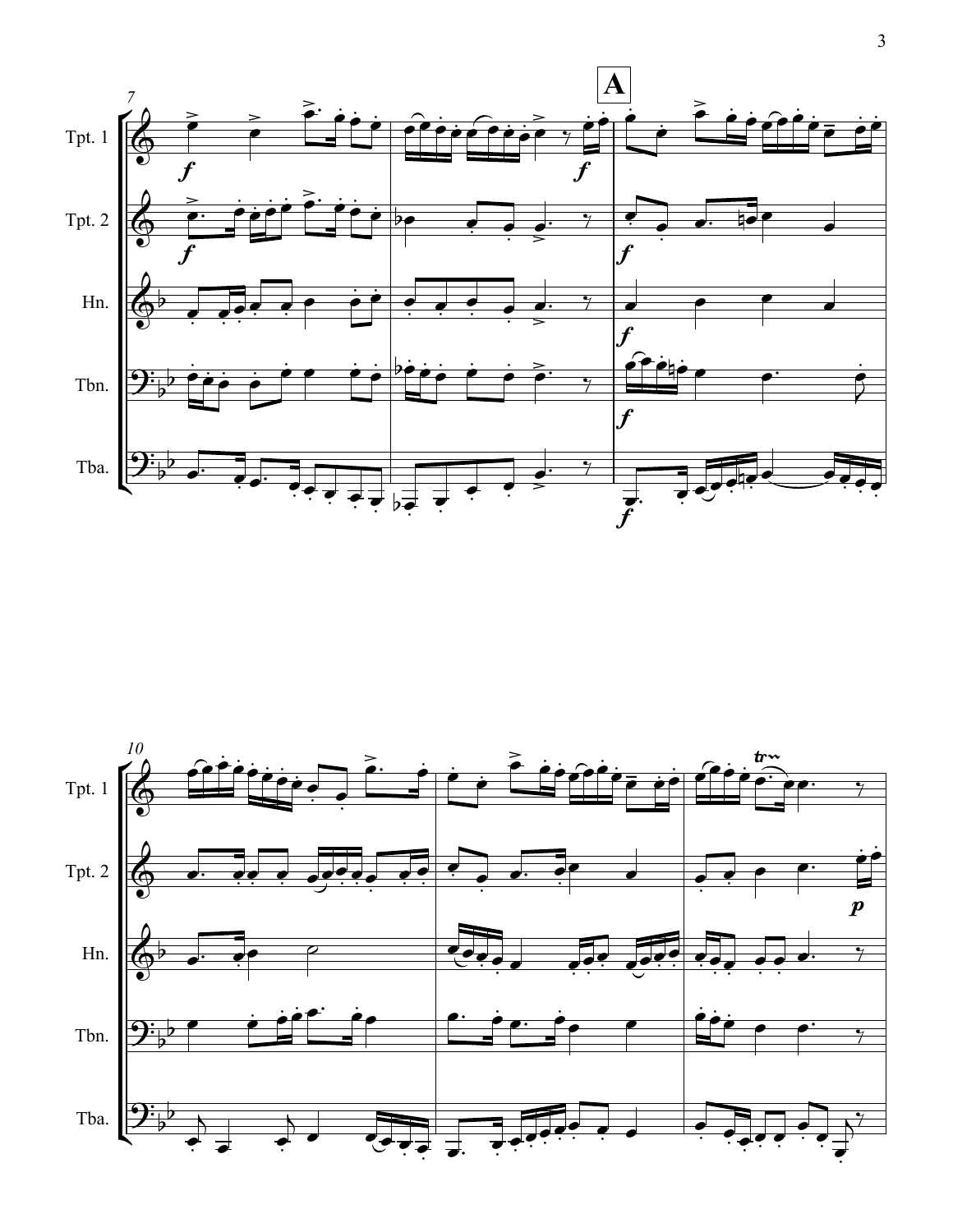## 2. Chorale



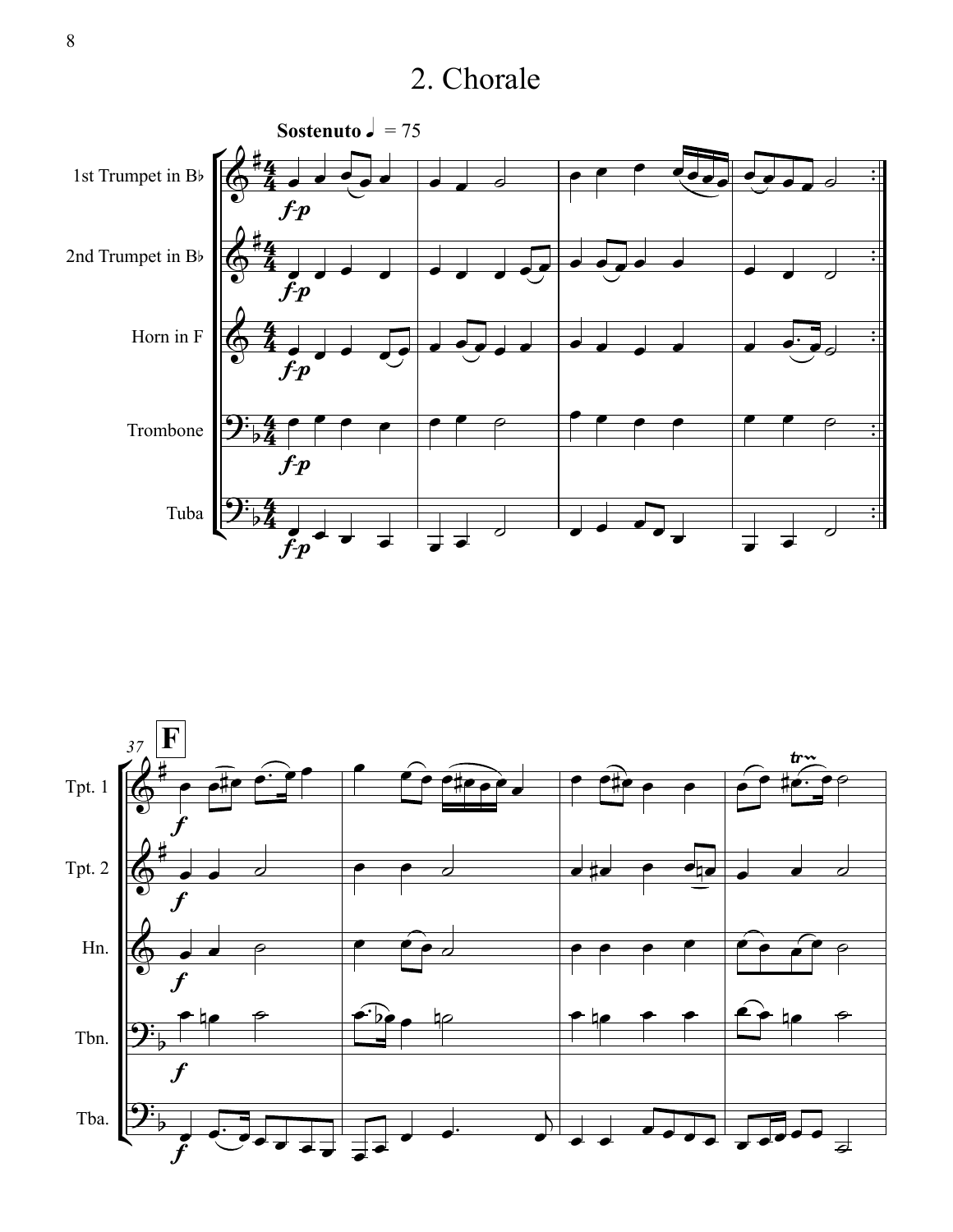

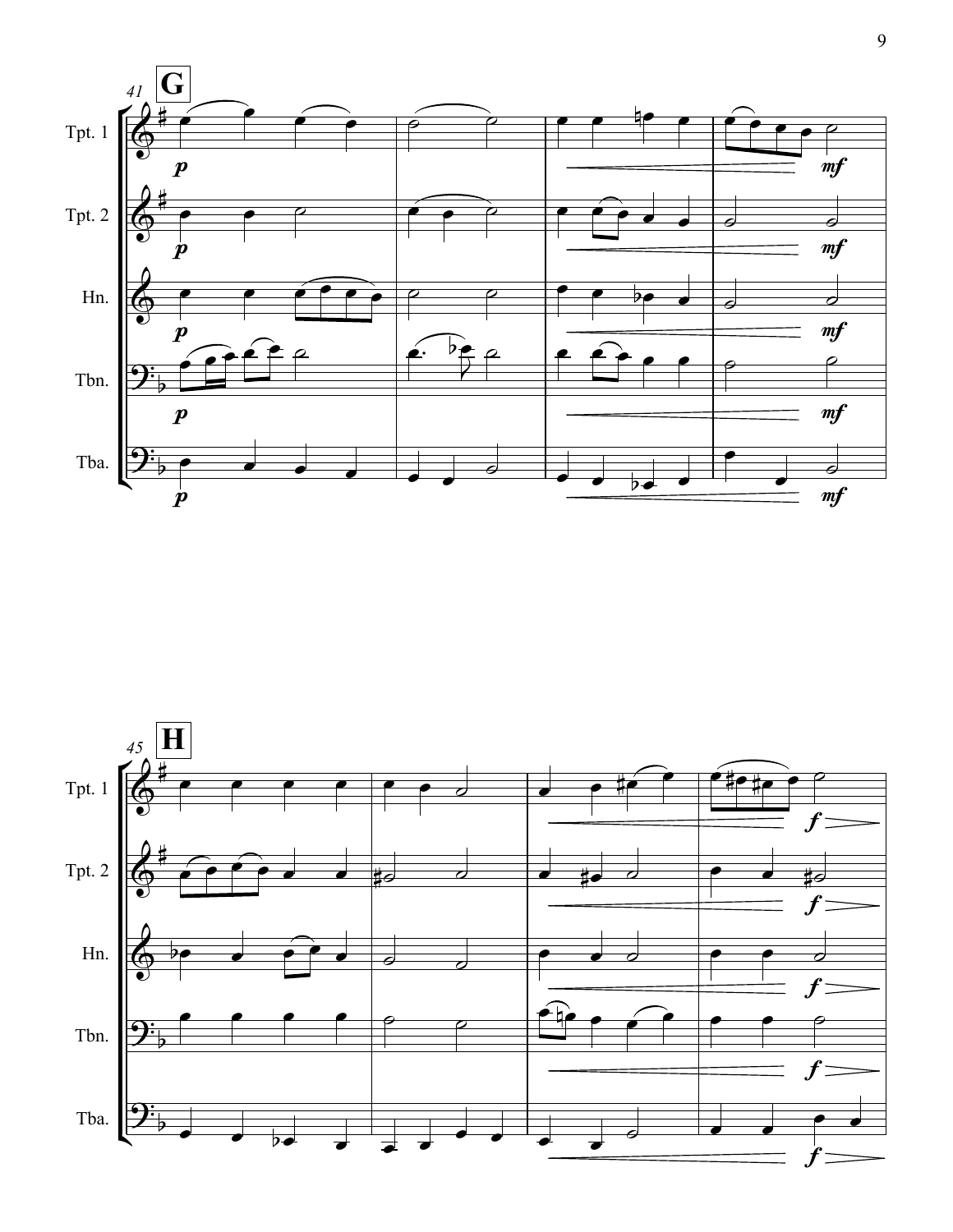## 3. Rondeau